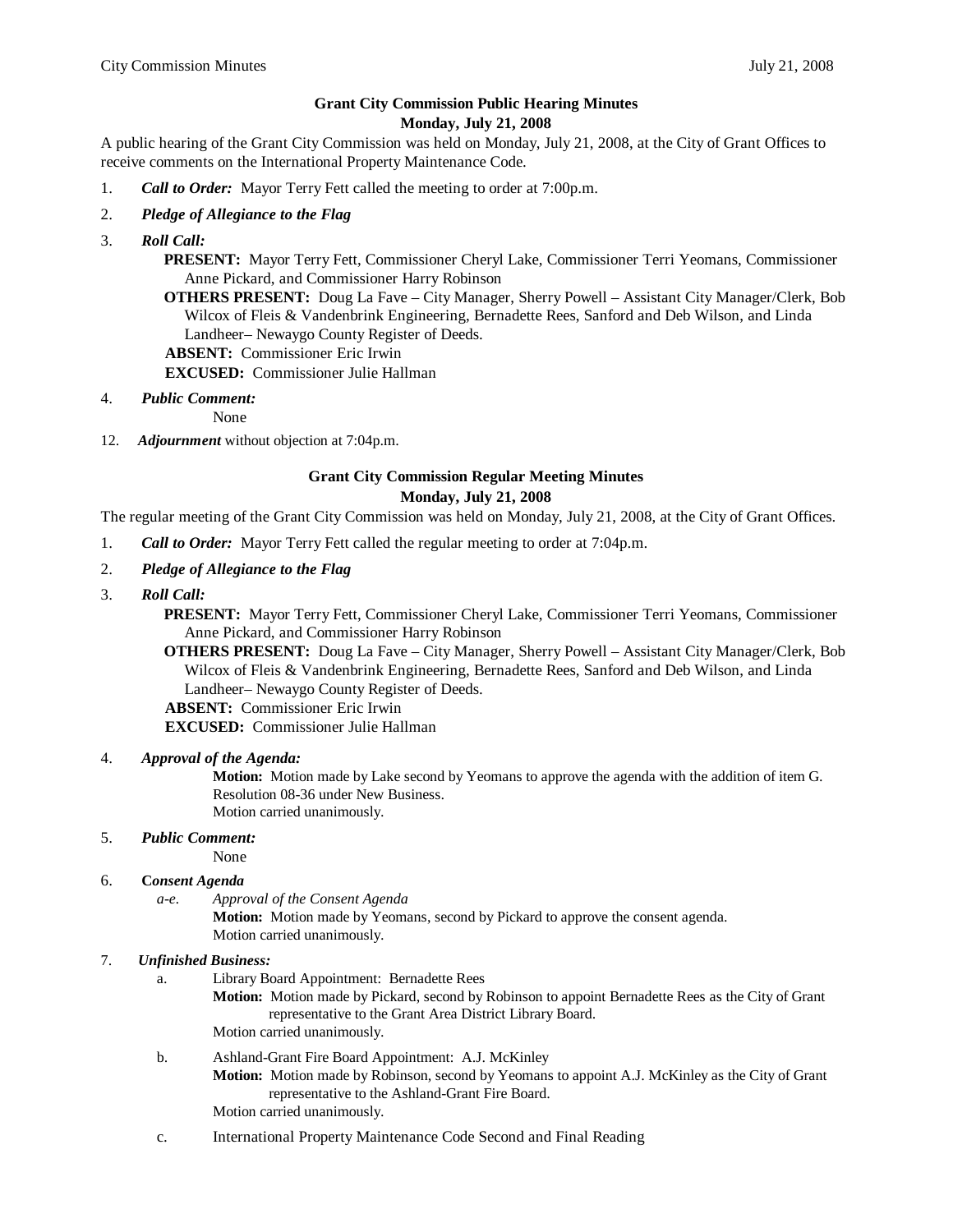**Motion:** Motion made by Yeomans, second by Lake to approve the International Property Maintenance Code as Ordinance No. 53. Motion carried unanimously.

#### *8. New Business*

- a. Linda Landheer, Register of Deeds addressed the Commission and informed them she was running for re election. She further informed them that her office is working on electronic recording to improve services throughout the county.
- b. Bob Wilcox of Fleis and Vandenbrink, Sewer update: Updated the Commission on the progress wit B&B Environmental televising over 14,000 lineal feet throughout the City. They found areas of cracked and broken pipe as well as root intrusion problems. Another problem identified pertains to grease from restaurants, and this needs to be a high priority of the Commission. Our focus area currently is on repairing broken and cracked pipes, and July  $25<sup>th</sup>$  is the end of the public comment review period. Design is set for fall of 2008 and construction is set to begin in spring 2009.
- c. Resolution 08-34 Authorizing payment for a sewer backup **Motion:** Motion made by Lake, second by Pickard to approve Resolution 08-34. Motion carried unanimously. Bob Wilcox of Fleis & Vandenbrink commented that copper sulfate could possibly help these lines.
- d. Resolution 08-35 Approving charitable gaming license for the Grant Area Chamber of Commerce for Frontier Festival and other events.

**Motion:** Motion made by Robinson, second by Lake to approve Resolution 08-35. Motion carried unanimously.

- f. First reading of the Downtown Development Authority Development & Finance Plan Ordinance No. 54. **Motion:** Motion made by Yeomans, second by Robinson to accept the first reading as presented. Motion carried unanimously.
- g. Resolution 08-36 (added to agenda) Authorizing repair and production performance testing of all three community wells.

**Motion:** Motion made by Yeomans, second by Pickard to approve Resolution 08-36. Motion carried unanimously.

### 9. *Other Business*

a. Planning Commission – Two vacancies. Deb Wilson expressed an interest in serving as a member on the City Planning Commission.

### 10. *Information Items / Updates*

- a. Skatepark grant update: All of the ramps are done and ready, but the summer heat makes it difficult for Milt Barr to complete. Milt spent a great deal of time helping us throughout the Water Tower move, so it could take a couple of months before we can get the welding completed.
- b. Water Tower Park Update: Tom Williams has his crew working on the new roof. A fence crew will likely be here next week, then site amenities will be placed shortly thereafter. The entire park is on schedule for completion before the Grant Frontier Festival near the end of August.
- c. Seasonal Employees: The seasonal employees are working out very well, and getting a lot of mowing done.
- d. Alltel: They are definitely locating at the end of Lee Street on City property and site plans have been submitted to City staff for review.
- e. Planning Commission Meeting-City Master Plan: We covered the day-to-day permits and reviewed the Alltel site plans. A committee was formed to cover goals and objectives.
- f. Security Cameras: The City has funds from a drug bust last year which could be used to purchase these. The Commission expressed an interest in the Chamber of Commerce to build support from all of the area businesses to allow us to add more cameras to the basic system.

### 11. *Public Comments:*

Deb Wilson commented that she thinks the security cameras were a great idea as she has had problems with students dumping garbage near her property.

12. *Adjournment* without objection at 7:53p.m.